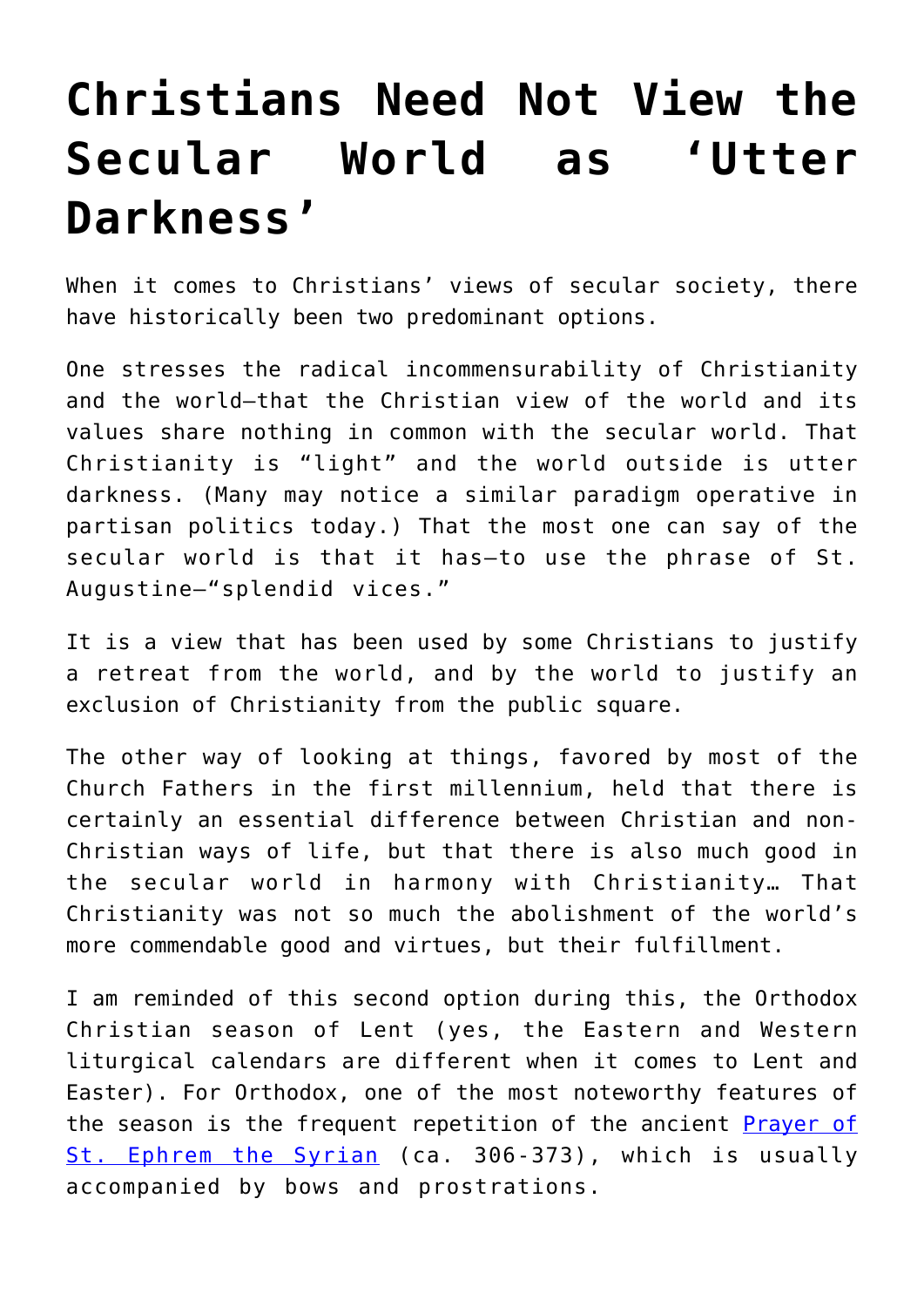The prayer is unquestionably Christian, and expresses for Orthodox the true purpose of the Lenten fast: to free oneself from the passions, cultivate virtue, and grow closer to God. Yet I cannot help but notice that the prayer also contains many of the same ideals I see valued by secular members of our Intellectual Takeout audience.

Here is its text:

*"O Lord and Master of my life, take from me the spirit of sloth, despair, lust of power, and idle talk.*

*But give rather the spirit of chastity, humility, patience, and love to Thy servant.*

*Yea, O Lord and King, grant me to see my own transgressions, and not to judge my brother, for blessed art Thou unto ages of ages. Amen."*

It's a small minority of secular people I come across today who *don't* believe that one should strive to remove from his or her life laziness, pessimism, a desire to dominate others, and purposeless or hurtful speech. Nor do I come across many people who believe that one shouldn't be sexually temperate, humble, and patient and loving toward others. And, as I've pointed out elsewhere, the virtue of focusing on one's faults rather than those of others is widely acknowledged (if not always practiced) in the modern secular world.

These virtues and values that Christians and non-Christians agree on are some of the most difficult for human beings to realize. And I suppose that raises one of the key differences: that the secular person attempts to attain these these by his or own strength, while the Christian is supposed to realize that he has not the strength to do it alone; that he can only do it *in Christ*.

Nevertheless, the existence of differences—though they be important differences—need not mean that the Christian and